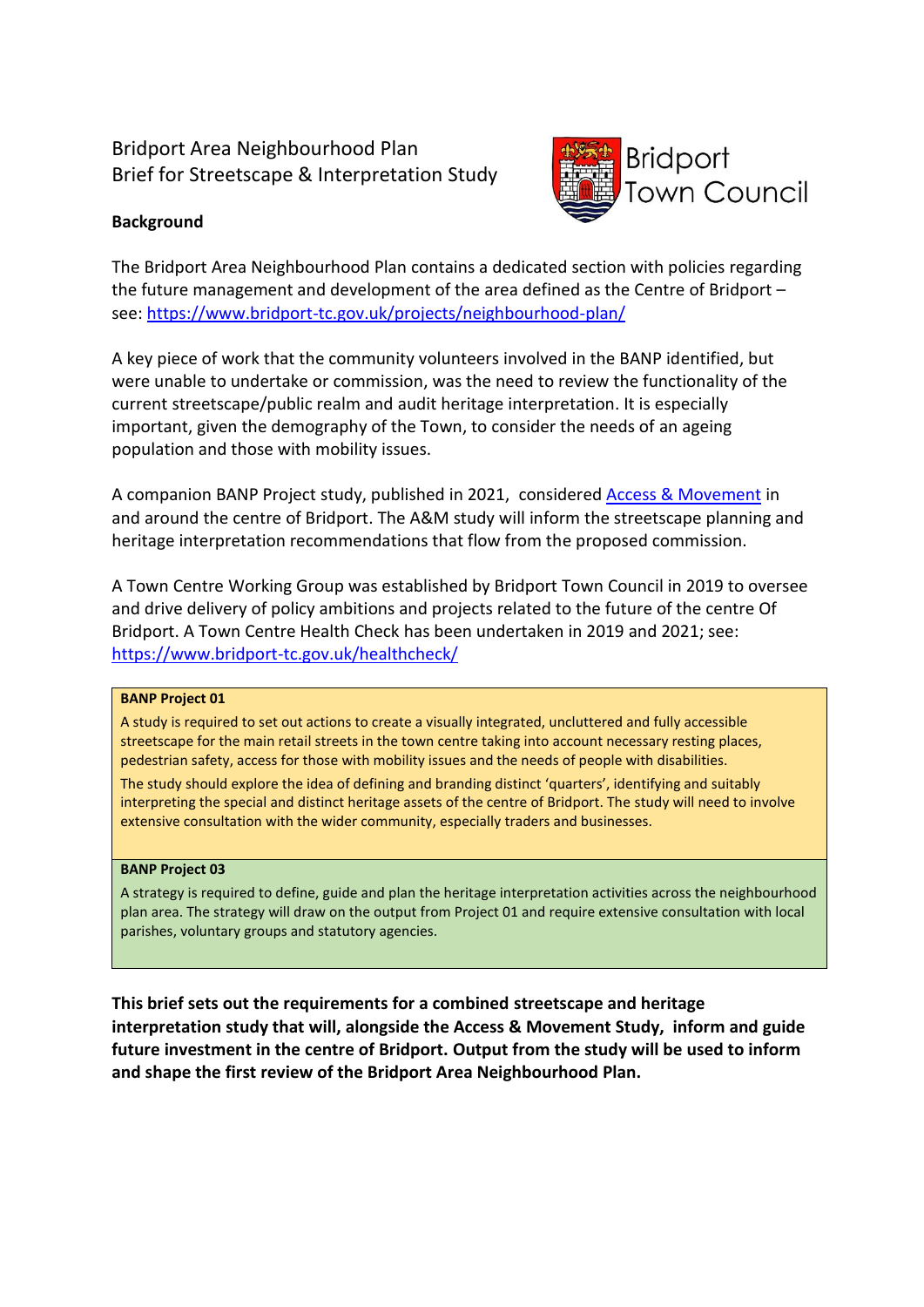Bridport is a busy, thriving town and is a centre for shopping and services for the surrounding villages and further afield. For many people the car is the principal mode of travel for journeys into town from the surrounding parishes. In the summer months, and especially on market days and for town events, traffic can be particularly heavy leading to major congestion, increased pollution, and extended journey times.

The Bridport Area Neighbourhood Plan sets out 'Access For All' ambitions for the centre of Bridport. The preferred policy response is to define a long-term ambition for a more sustainable transport future for the town centre whilst responding in the short to medium term to the current challenges of a primarily car-based transport system. The long-term aspiration is to make it easier to walk, cycle and use public transport in and around the neighbourhood plan area, with the aim of reducing reliance on the car.

Bridport is promoted as Dorset's 'Eventful' Town and residents and visitors alike enjoy the twice weekly street market. Bridport Town Council has undertaken two [Town Centre Health](https://www.bridport-tc.gov.uk/healthcheck/)  [Checks in 2019 and 2021.](https://www.bridport-tc.gov.uk/healthcheck/) Data and feedback collected via the Health Checks informs this commission. The need to understand and respond to forces that are driving change in our High Street drives this commission in considering actions to respect, safeguard and enhance the special character of the town. The Streetscape Interpretation Study will explore ideas to strengthen the vitality and 'brand' identity of Bridport – creating a distinctive high quality physical environment that differentiates Bridport from other town centres in Dorset.

While the focus for this commission is the centre of Bridport it is understood that the areas heritage 'story' extends out and includes the surrounding parishes. In considering a rich and coherent interpretation response there will be a need to engage and assess different interpretation needs. Se[e Green Spaces Interpretation Report 2019.](https://www.bridport-tc.gov.uk/wp-content/uploads/2019/05/Green-Spaces-Report.pdf)

# **Streetscape/ Interpretation Study requirements**

1) The ambition of the Bridport Area Neighbourhood Plan is to create a high-quality public realm throughout the Centre of Bridport. The streetscape analysis should consider options for:

- Re inforcing the distinct sense of place and unique identity of Bridport, including revisiting the idea of defined 'quarters' around the town;
- Prioritise walking (including mobility vehicles and pushchairs)and cycling around the Bridport area;
- Reducing signage and street furniture clutter;
- Promoting safe, secure, and accessible for all spaces;
- Permeable, legible, and better-connected spaces;
- Further developing the popular street market and outdoor events;
- Improving weather protection and resting points for shoppers;
- Promoting low carbon, natural materials, locally sourced where possible and
- Delivering good value for money.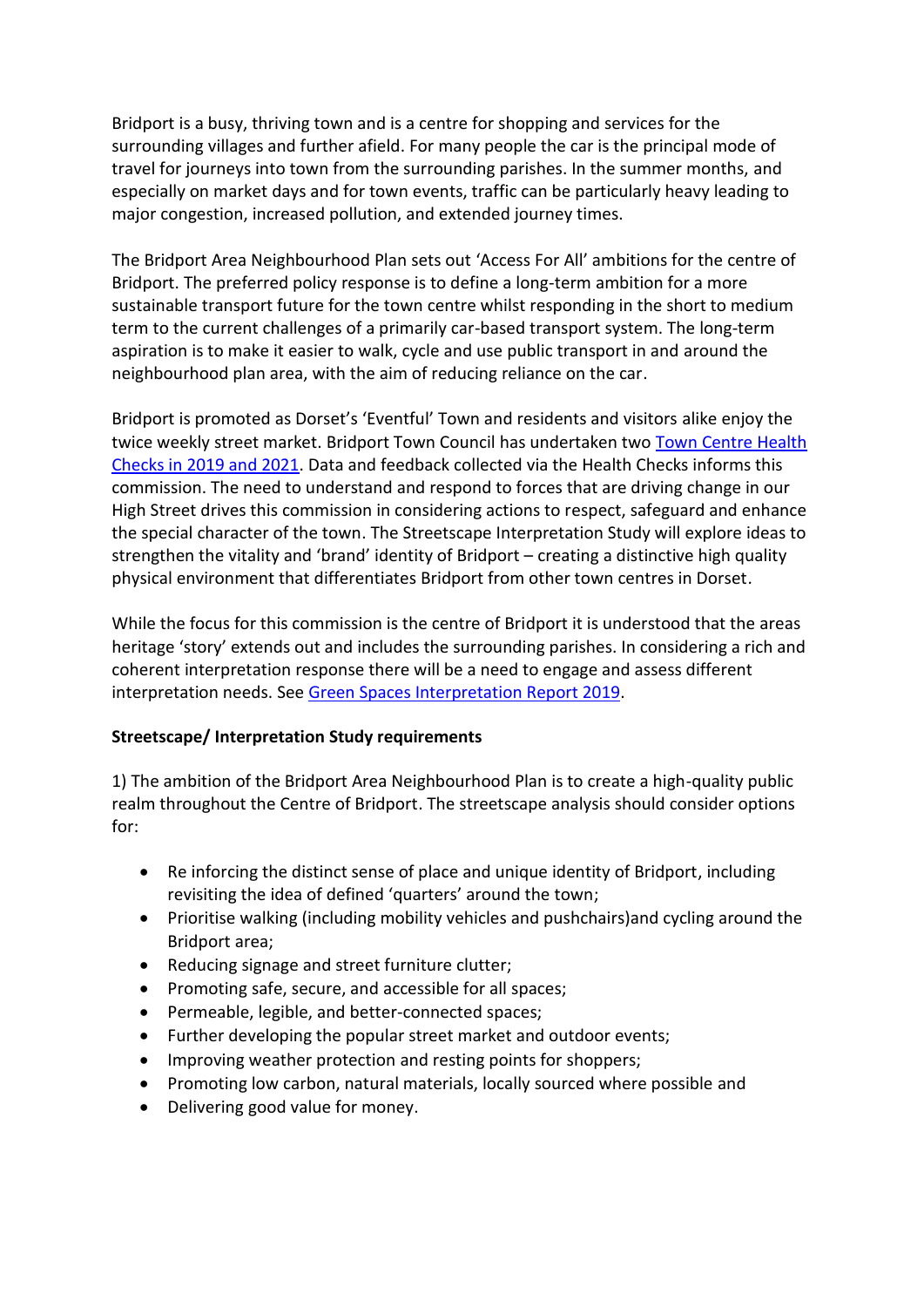2) The ambition of the heritage interpretation analysis is to provide coherent, coordinated and well-connected interpretation across the Bridport Area. The interpretation analysis should consider options for:

- Encouraging local communities to engage with, value and celebrate their heritage;
- Helping people to experience, understand and value heritage;
- Promoting sustainable visits to the town;
- Better harnessing heritage to promote and support the local economy;
- Using sustainable natural materials that are durable, easy to maintain and compatible with a shift to a circular economy.

3) The Streetscape and Interpretation study should be presented in three parts:

- **Part 1** A streetscape/ public realm analysis including an assessment of the purpose and value of key spaces and land uses (both positive and negative); important views and landmarks; the existing street layout, existing and future gateways and nodes; the quality and distinctiveness of the street furniture, lighting and surface materials; the impact on utilities and underground services; existing street trees and planters; and, drawing on the Access and Movement Study options, an overview of a pedestrian and cycling friendly streetscape.
- **Part 2** An audit of the existing physical heritage interpretation provision and an assessment of condition to identify interpretation that should be retained, removed and/or upgraded as well as an overview of a new modern interpretation response.
- **Part 3** Outline concepts for public realm enhancements, addressing the key issues arising from the streetscape and heritage interpretation analysis – including; cross referencing with the Access & Movement Study, proposals for information and navigation enhancements, exploring interpretation themes and trails, sketch proposals accompanied with a pallet of materials - proposals for future management and maintenance and indicative costs of implementing the strategy.

# **Stakeholder & Community Engagement**

This commission will require a clear and simple proposal to ensure that the relevant local stakeholders and the local community have opportunities to engage and input. The Streetscape and Interpretation Study should draw on an understanding of community views and needs expressed through the various consultation process undertaken for the neighbourhood plan and more recently the two Health Check reports.